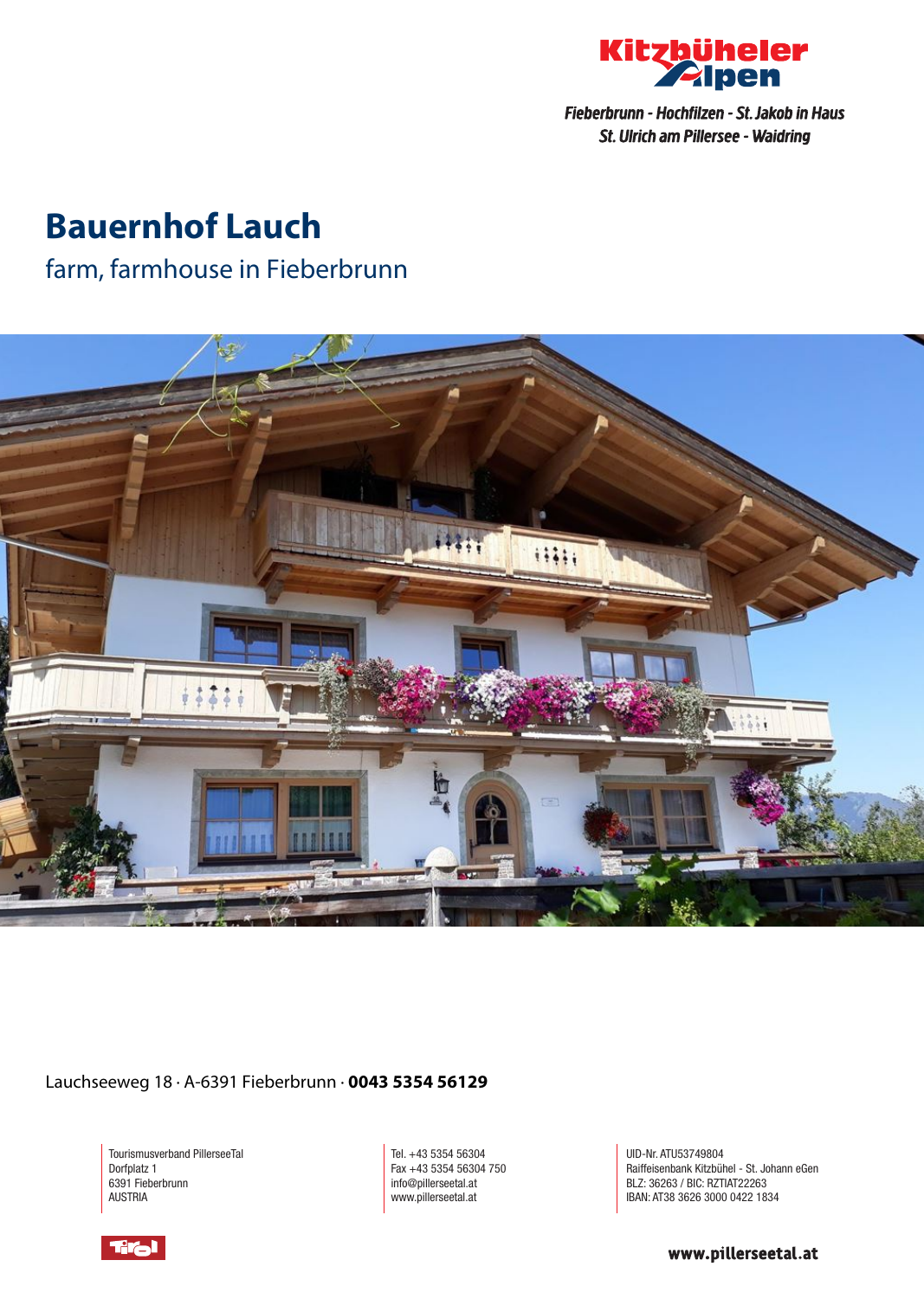

Fieberbrunn - Hochfilzen - St. Jakob in Haus St. Ulrich am Pillersee - Waidring

# **Bauernhof Lauch** farm, farmhouse in Fieberbrunn

Farmhouse situated at the "Lauchsee"; tennis-court, crosscountry-track and hiking-track nearby. About 20 minutes to walk to the center, lawn, grill. In winter you can reach the cablecar-station by skies. Inquiries by telephone only!



quiet location

### **Rooms and Apartments**

Current Offers

#### **[double-room,](https://www.kitzbueheler-alpen.com/en/pital/accommodation/booking/bauernhof-lauch.html?utm_medium=PDF&utm_campaign=Vermieter-Prospekt&utm_source=Bauernhof+Lauch) shower and WC on the floor**

Room with double-bed, table, chairs, running cold and hot water, wardrobe, shower and toilet on the floor, balcony can be reached from the floor.

ab **€ 20,00** per person on 26.06.2022 **TO THE OFFER**

2 Personen · 1 Bedrooms

#### **[double-room,](https://www.kitzbueheler-alpen.com/en/pital/accommodation/booking/bauernhof-lauch.html?utm_medium=PDF&utm_campaign=Vermieter-Prospekt&utm_source=Bauernhof+Lauch) 1 extra bed, shower/WC on the floor**

Room with double-bed, 1 extra bed, table, chairs, running cold and hot water, shower and WC on the floor, wardrobe, balcony can be reached from the floor.

ab **€ 20,00** per person on 26.06.2022

**TO THE OFFER**

3 Personen · 1 Bedrooms

Iourismusverband Pillersee Ial Dorfplatz 1 6391 Fieberbrunn **AUSTRIA** 

Tel. +43 5354 56304 Fax +43 5354 56304 750 info@pillerseetal.at www.pillerseetal.at

UID-Nr. ATU53749804 Raiffeisenbank Kitzbühel - St. Johann eGen BLZ: 36263 / BIC: RZTIAT22263 IBAN: AT38 3626 3000 0422 1834